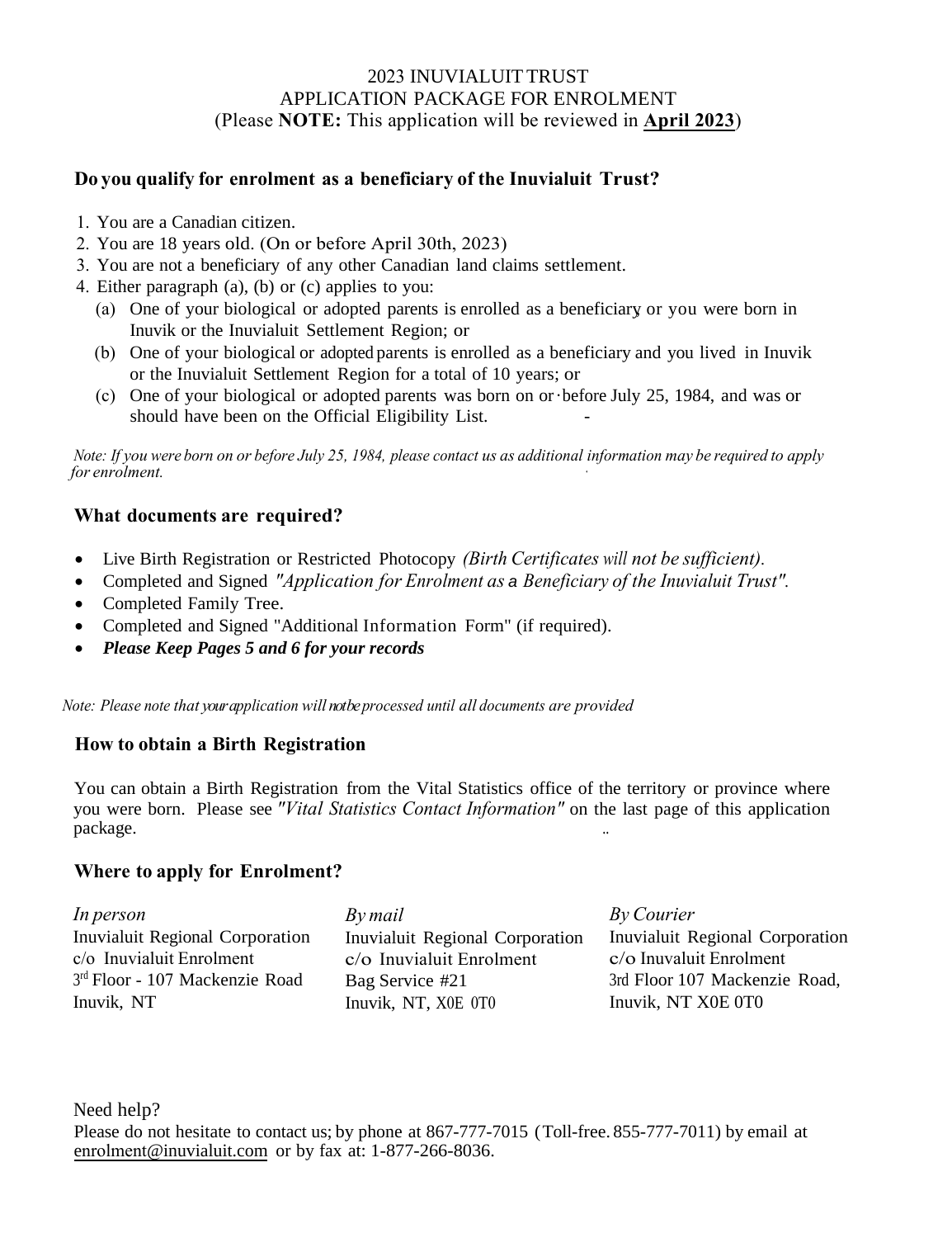# APPLICATION FOR ENROLMENT AS A BENEFICIARY OF THE INUVIALUIT TRUST

## **Personal Information**

| Given Name(s)                                | Last Name                                    |
|----------------------------------------------|----------------------------------------------|
| Former Last Name (if any)                    | <b>Sex</b>                                   |
| Place of Birth                               | Date of Birth                                |
| Social Insurance Number                      | Territorial or Provincial Health Care Number |
| <b>Contact Information</b>                   |                                              |
| Daytime Phone Number<br>Evening Phone Number | Cell Number<br>E-Mail Address                |
| <b>Mailing Address</b>                       | (Postal Code)<br>(City/Community)            |
| <b>Marital Status</b>                        |                                              |
| Widowed ()<br>$Divored$ ()<br>Single()       | $Common-Law$ ( )<br>Married ()               |
| Spouse Name                                  | Date of Marriage (DD/MM/YY)                  |
| <b>Land Claim Settlement</b>                 |                                              |

Are you a beneficiary of any other Canadian land claimssettlement? (ex: Gwich'in, Nunavut etc.) Yes ( ) No ( ) If YES, which one\_\_\_\_\_\_\_\_\_\_\_\_\_\_ Do you qualify for any other Canadian land claims settlement? (ex: Gwich'in, Nunavut, etc.)  $Yes ( ) No ( ) If YES, which one:$ 

I apply to be enrolled as a beneficiary of the Inuvialuit Trust. I solemnly declare that the statements made in this application are true. I consent to the collection, use and disclosure of my personal information as specified in the document *"Consent for Collection,Use and Disclosure of my Personal Information"* attached to this Application Form.

Signature Date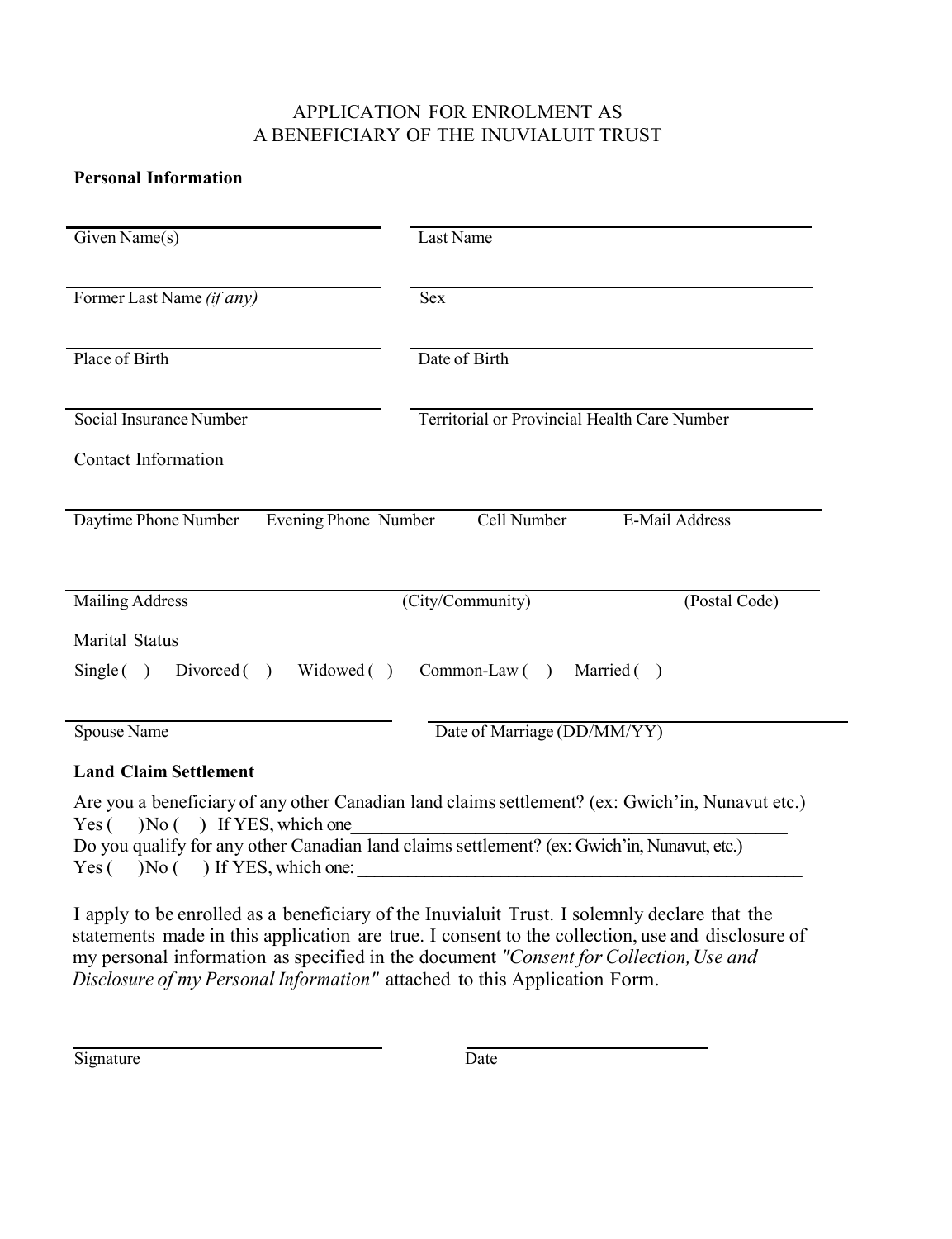



INUVIALUIT 00000000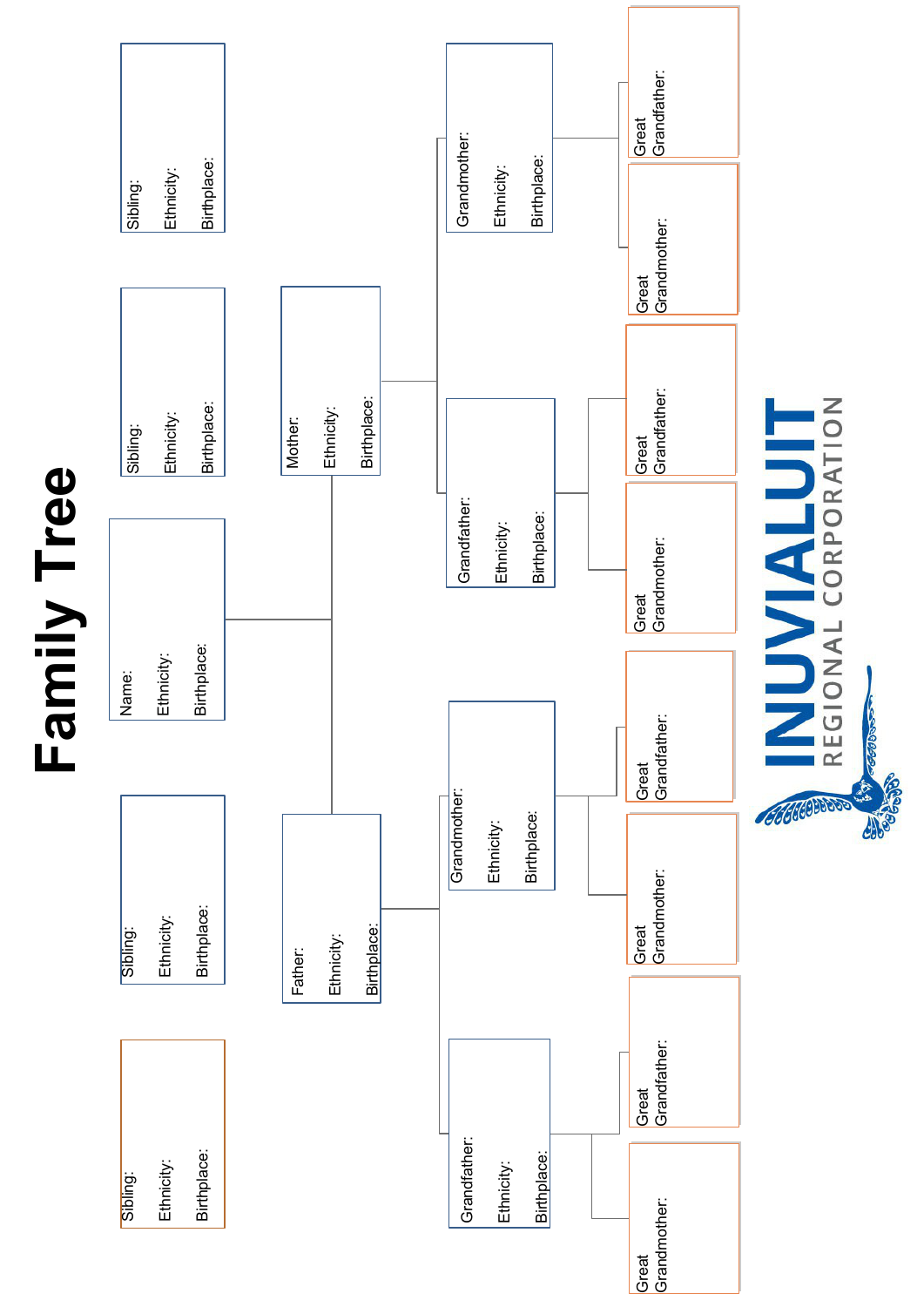# **ADDITIONAL INFORMATION FORM**

## *NOTES:*

- **Do not** complete this form if you were born in Aklavik, Inuvik, Paulatuk, Sachs Harbour, Tuktoyaktuk or Ulukhaktok.
- For the purpose of this form, "Inuvialuit Settlement Region" includes communities of Aklavik, Inuvik, Paulatuk, Sachs Harbour, Tuktoyaktuk or Ulukhaktok.

## **NAME OF APPLICANT:**

Was your mother a resident of the Inuvialuit Settlement Region at the time of your birth?<br>Yes  $( )$  No  $( )$ Yes  $( )$ 

If No, did your mother give birth outside of the Inuvialuit Settlement Region for medical reasons?  $Yes() No()$ 

Did you reside in the Inuvialuit Settlement Region for a total of ten (10) years?  $Yes() No()$ 

If yes, please indicate below the years and community or communities in which you resided those ten (10) years:

| Years | Community |
|-------|-----------|
|       |           |
|       |           |
|       |           |
|       |           |
|       |           |
|       |           |
|       |           |

If there is any other information that could help the Enrolment Committee understand your Inuvialuit ancestry, please provide it in the box below.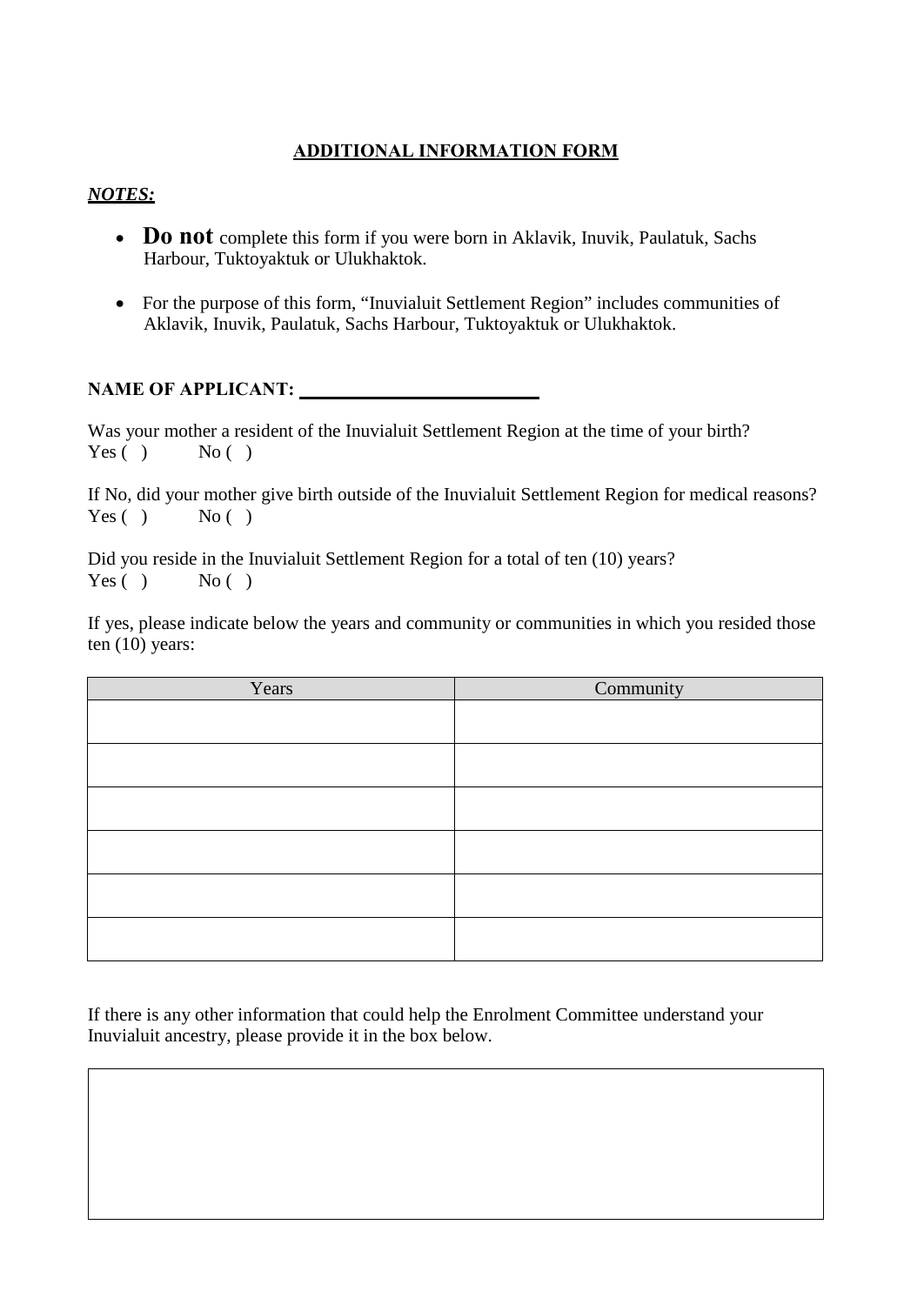#### **CONSENT FOR COLLECTION, USE AND DISCLOSURE OF MY PERSONAL INFORMATION**

In order to fulfill its mandate under the Inuvialuit Final Agreement (IFA), Inuvialuit Regional Corporation (IRC) needs to collect, use and disclose certain personal information about you. The federal legislation protecting your privacy requires that IRC obtain your consent to collect, use and disclose your personal information for identified purposes. We invite you to read this document carefully.

- A. PURPOSES. IRC will collect your personal information to determine if you qualify for enrolment, and once you are a beneficiary of the Inuvialuit Trust, for various purposes relating to IRC's pursuit of its mandate pursuant to the IFA which is to represent the Inuvialuit and their rights and benefits.
- B. COLLECTION. IRC will collect personal information about you, including:
	- your name, address, phone numbers and other contact information;
	- 2. your date of birth, place of birth, parents, ancestry information, marital information, children, social insurance number, and health care number; and
	- 3. your current and past residences.

IRC may also collect personal information from other sources including federal, territorial, provincial and aboriginal governmental organizations or other third parties.

#### C. USE AND DISCLOSURE.

- 1. IRC will use and disclose your personal information for various purposes relating to IRC's pursuit of its mandate pursuant to the IFA.
- 2. IRC may disclose your personal information to sport, recreation or educational institutions and organizations desirous of confirming the ethnic origins of their participants, members or students.
- 3. IRC may use and disclose your personal information for statistical, scholarly study or research purposes deemed by IRC to be in the best interest of the Inuvialuit.
- 4. IRC may disclose your name, mailing address and beneficiary status where required by law.
- COLLECTION: IRC will collect personal information about you, including:<br>
1. your name, address, phone numbers and other contact information;<br>
2. your cate of bith, place of bith, parents, ancestry information, marital info personal information from other sources including federal, territorial, provincial and aboriginal<br>zations or other third parties.<br>EURE:<br>EURE:<br>EVERE:<br>SURE:<br>SURE:<br>SURE:<br>SURE:<br>SURE:<br>FA. se your personal information for variou 5. IRC may disclose your date of birth, place of birth, provincial or territorial health care number and associated community to provincial, territorial or federal health organizations who require the information to provide you with a non-insured health number.
- 6. IRC may confirm your and your children's enrolment status and ancestry in connection with child custody and adoption proceedings.
- 7. IRC may disclose your name and mailing address to Inuvialuit and Inuit organizations such as the Inuvialuit Communication Society and Inuit Tapiriit Kanatami to be used for communication purposes.
- 8. IRC may disclose your name, associated community, enrolment status, and beneficiary number to the Inuvialuit Community Corporations, Hunters and Trappers Committees, the Gwich'in Tribal Council and other aboriginal organizations for membership list updating and verification purposes.
- 9. IRC may disclose your name, age, associated community, enrolment status, elder status and beneficiary number to the Inuvialuit Community Corporations to facilitate the administration of benefits, such as IHAP benefits, and the admission to committee, such as an elders' committee.
- 10. IRC may disclose your name, age and associated community to Canadian North in furtherance of the administration of the Pivut Fare Program.
- 11. IRC may disclose the enrolment status and social insurance number of a deceased Inuvialuit to funeral service providers.

Your personal information collected in one corporate division or branch of IRC may be shared with other divisions of the Inuvialuit Corporate Group for training, employment and business purposes, and for the other purposes identified above.